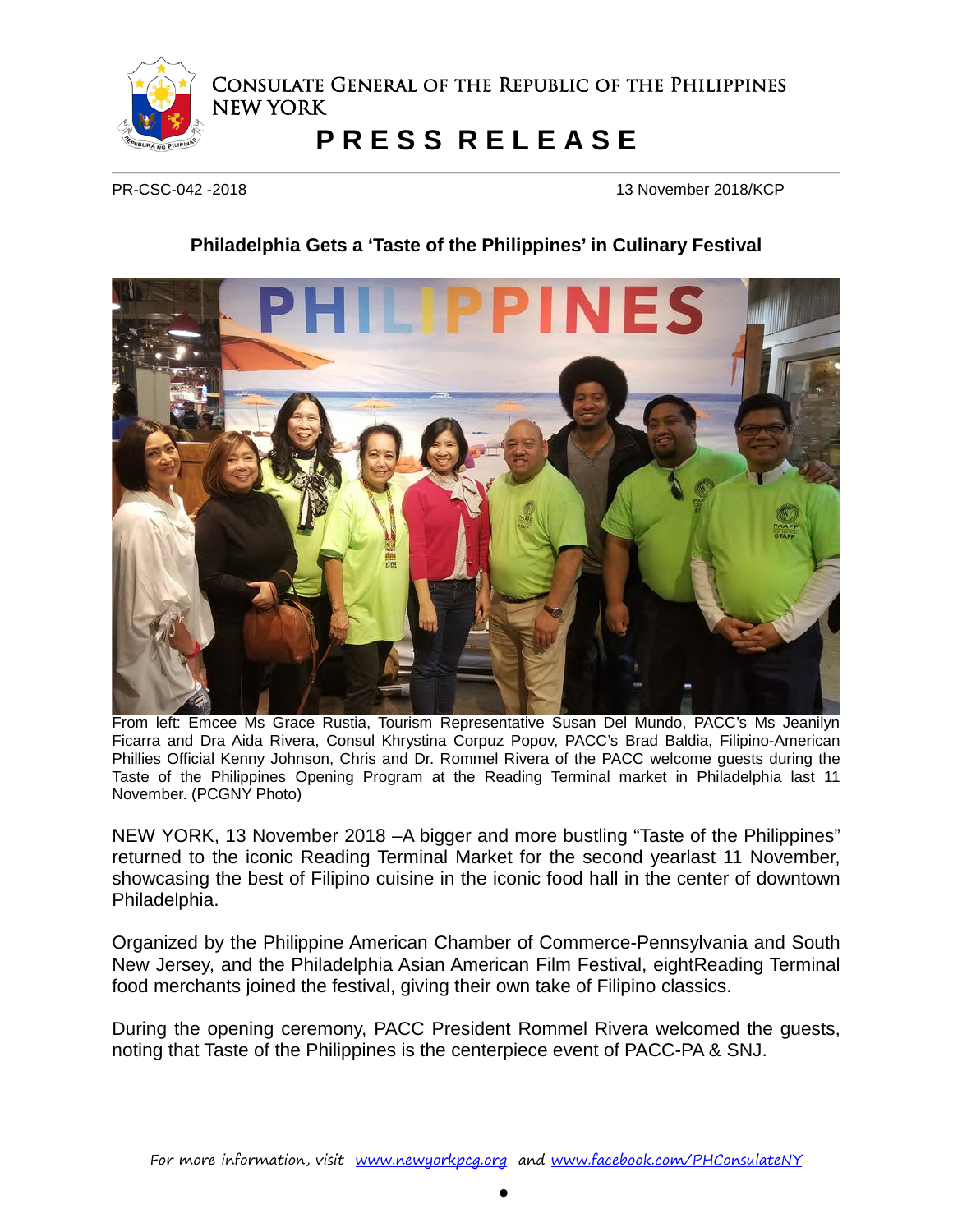Consul Khrystina Corpuz Popov congratulated the PACC-PA and SNJ for a successful event, and thanked the host, Reading Terminal Market for "providing the space to share our Filipino cuisine. Food is central in our culture, and when we share with you our food, we share with you our heart."

Tourism Representative Susan Del Mundo was also at the event to represent the DOT and invited the attendees that after having a taste of the Philippine flavors, they should also experience more of what the Philippines has to offer – some of the world's best islands in the world.

More than a thousand guests registered for the event, and started lining up for the festival way before the doors opened.

The participants and their featured dishes were Bassetts Ice Cream (Mango Ice Cream); Flying Monkey Bakery (Ube Cupcake); Loco Lucho's Latino Kitchen (Chicken Adobo with Garlic Rice and Gandules); Molly Malloy's (San Miguel Beer); Nanee's Kitchen (Chicken Bicol Express); Sang Kee Noodle House (Seafood Palabok); Poi Dog Philly (Bibingka); and Genevieve's (Lechon Kawali with Rice).

SALO Series Chef Yana Gilbuena offered cooking demonstrations of Salmon Kilawin and Mushroom Sisig, while Chef Johneric Concordia hosted a screening of his documentary Prison Food to capacity audiences in the afternoon. END



Filipino and non-Filipino guests line up before the festival doors open for Chef Yana Gilbuena's cooking demonstrations and Chef Johneric Concordia's food documentary *Prison Food.*